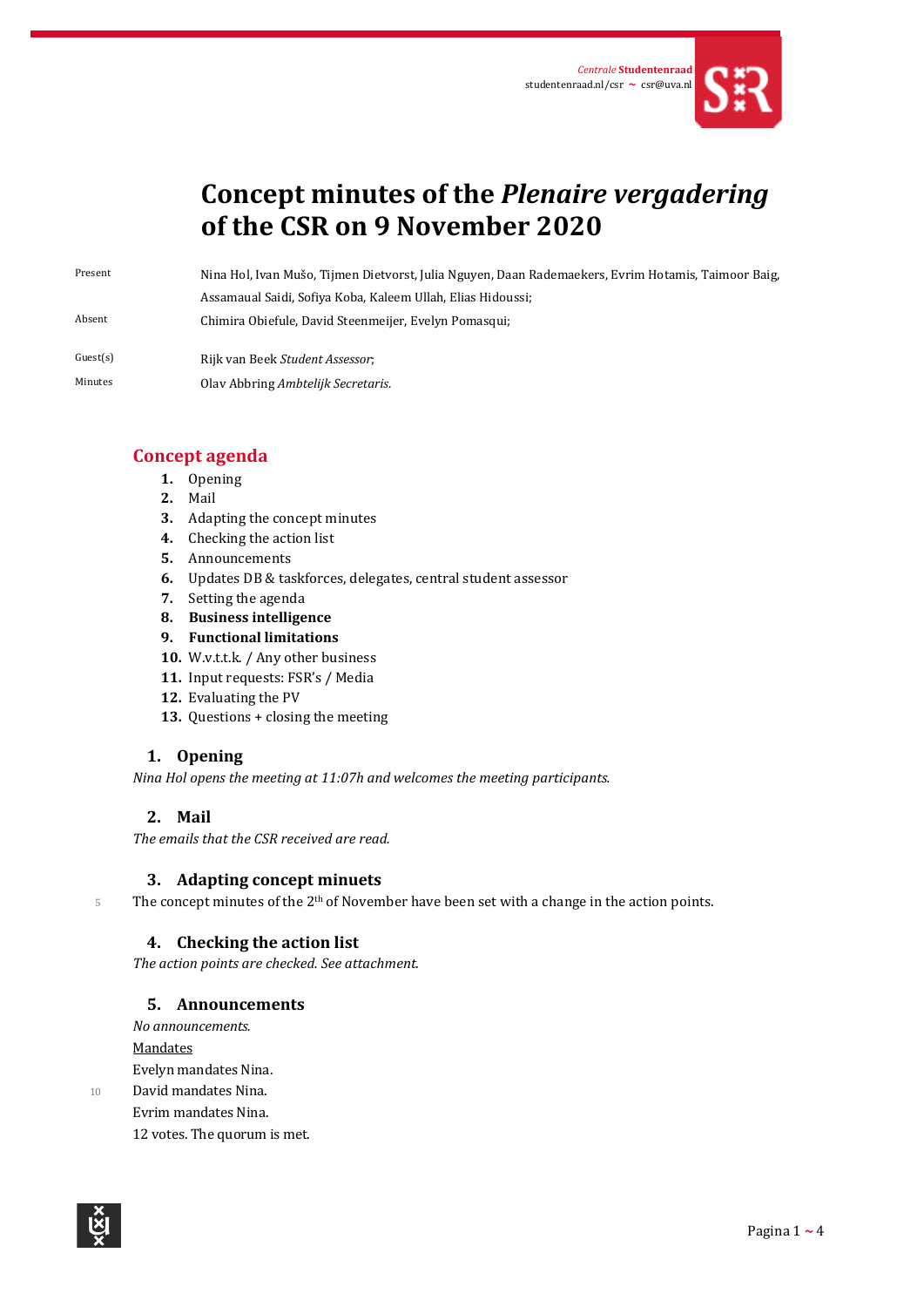

#### **6. Updates DB & taskforces, delegates, central student assessor**

Nina informs that all delegates should stay involved with the discussing of the budget on the faculty level. The Delegates will stay involved with the discussing of the budget on the faculty level and inform the CSR if <sup>15</sup> there are any problem regarding it **[action]**.

#### **7. Setting the agenda**

The agenda is set with the adding of the subject social safety, informing and discussing as agenda point 10.

#### **8. Business intelligence**

Nina explains that there is a department at the UvA that is in charge of statistics like student wellbeing and housing. Tijmen and Nina have, separately met with this department to get informed on how the CSR can be informed about available statistics. Nina informs that this department would like to meet with the CSR. 20 Tijmen will set a date for a meeting between the CSR and the department of business intelligence in the coming weeks **[action]**.

#### **9. Functional limitations**

*Tijmen explains the entails of the meeting piece of functional limitations.*

The essence of the letter will be to ask questions to the CvB during the OV.

25 Depending on the provided information from the CvB the file holders will consider the next step that they will propose to the CSR.

**Voting proposal:** The CSR 20-21 decides in favour of agreeing to mandate Assamaual and Tijmen to explore the topic of functional limitations and to bring critical questions to the CvB in the upcoming OV.

30 In favour: 12

Against: 0

Blanco: 0

Abstain: 0

*The council decides in favour of agreeing to mandate Assamaual and Tijmen to explore the topic of functional*  <sup>35</sup> *limitations and to bring critical questions to the CvB in the upcoming OV. (Decision)*

Assamaual and Tijmen will explore the topic of functional limitations and bring critical questions to the CvB in the upcoming OV **[action].**

#### **10. Social safety**

Elias explains that the external report on social safety and the response from the CvB has been published. 40 Elias announces that for this year there is only 1 OV. However, this one will be in two weeks so the file holders won't have enough time to create a solid response. Elias states that the file holders will ask questions during the IAO, but they will not have it on the OV agenda. Nina explains that the current situation is that the position of ombudsperson should be filled on the 1<sup>st</sup> of January. However, the vacancy is not yet announced online. The CSR wants to ask questions on this procedure. The letter regarding the vote of no confidence will be send this 45 week. This might result in the CvB asking questions about the letter. Elias states that he is not comfortable with discussing this letter with the CvB.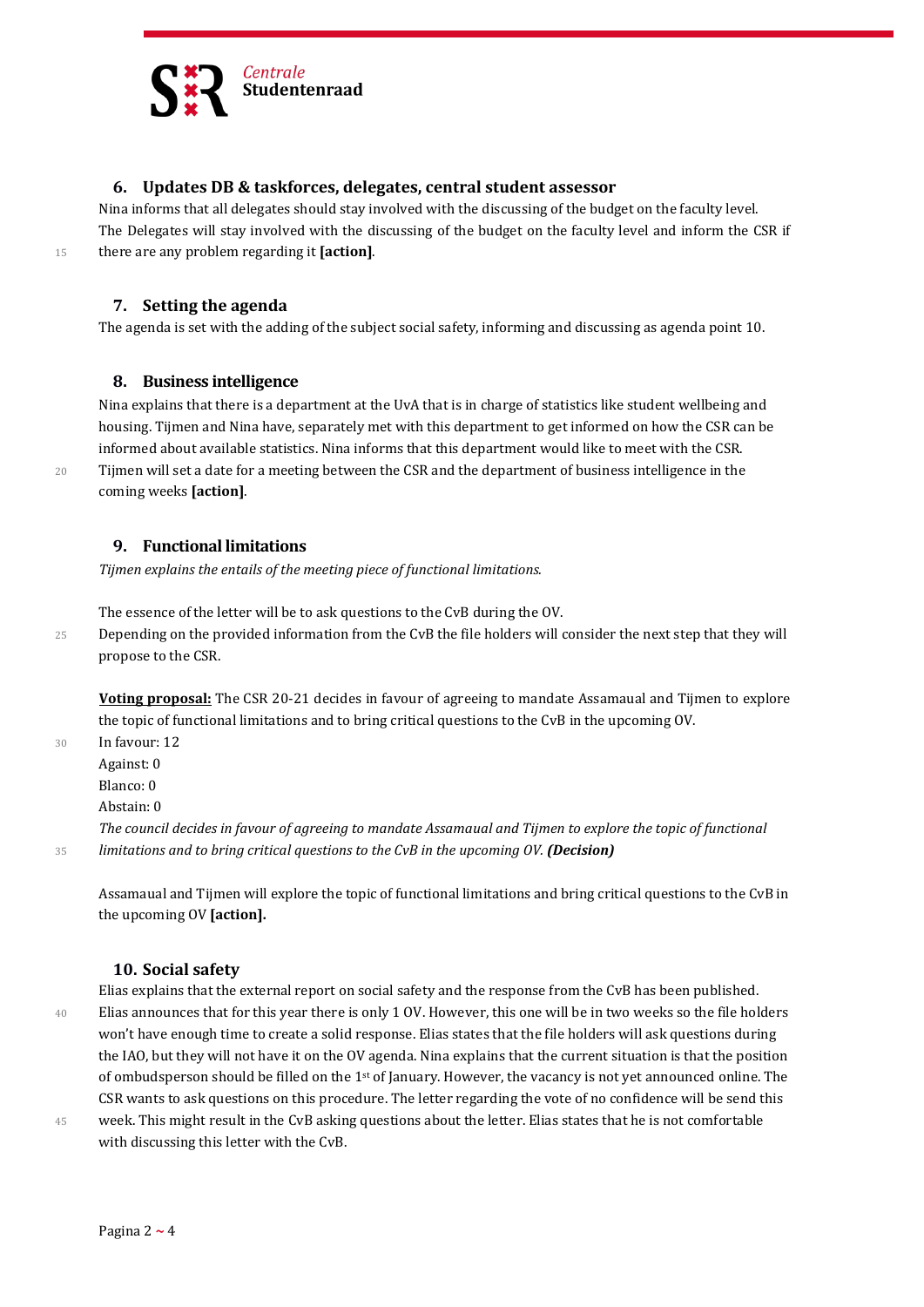

### **11. W.V.T.T.K. / Any other business**

O&F is working on the Whitepaper sustainability. If anyone is interested to give input they can contact Elias.

The alcohol policy working group will be held in Dutch. O&F is looking for a member who speaks Dutch to join 50 this working group. Daan will read the documents that have been send by the working group and will consider joining the working group.

Nina states that CSR members who are interested in giving input on the strategic plan questions that will be asked during the GOV this Friday can join O&O on Wednesday 16:00 – 18:00.

### **12. Input requests for the FSR's / to the media**

<sup>55</sup> *No input requests.*

## **13. Evaluating the PV**

*The meeting is evaluated.*

#### **14. Questions + closing the meeting**

*No questions* 12:12 Nina closes the meeting.

# <sup>60</sup> **Decisions**

**201102-01** The CSR 20|21 decides in favour of agreeing to mandate Assamaual and Tijmen to explore the topic of functional limitations and to bring critical questions to the CvB in the upcoming OV.

#### **Action list**

| 65 | 201109-01          | The Delegates will stay involved with the discussing of the budget on the faculty level and<br>inform the CSR if there are any problem regarding it.                           |
|----|--------------------|--------------------------------------------------------------------------------------------------------------------------------------------------------------------------------|
|    | 201109-02          | Tijmen will set a date for a meeting between the CSR and the department of business<br>intelligence in the coming weeks.                                                       |
| 70 | 201109-03          | Assamaual and Tijmen will explore the topic of functional limitations and bring critical<br>questions to the CvB in the upcoming OV.                                           |
|    | 201102-01          | Ivan will send out a datumprikker for an the upcoming OV Prep next week.                                                                                                       |
|    | 201102-02          | Nina will put the accepted changes on the working agreements that were voted on today in                                                                                       |
|    |                    | the working agreements and will send the updated working agreements to the CSR.                                                                                                |
|    | 201019-03          | PR will contact the CSR, FSRs and all parties to inform with them if they want to join a                                                                                       |
| 75 |                    | working group to evaluate the central election regulations.                                                                                                                    |
|    | <b>Pro memoria</b> |                                                                                                                                                                                |
|    | 140908-04          | The DB keeps an eye on late meeting pieces, is strict about nazendingen and being present in<br>time.                                                                          |
|    | 141208-04          | The committee chairs notify the PR-committee after their meetings which files that the CSR<br>is working on should be raised in the media.                                     |
| 80 | 161017-04          | The committee chairs make sure that everyone gives proper feedback in their committees<br>about the work, steering and soundboard groups, and they make sure the documents are |
|    |                    | saved on the P-drive. Council members archive all their documents in the P-drive.                                                                                              |
|    | 161017-05          | The committee chairs oversee the diverse division of speakers for the OV.                                                                                                      |
|    | 170201-04          | The DB oversees a proper balance between small and large files in the PV.                                                                                                      |